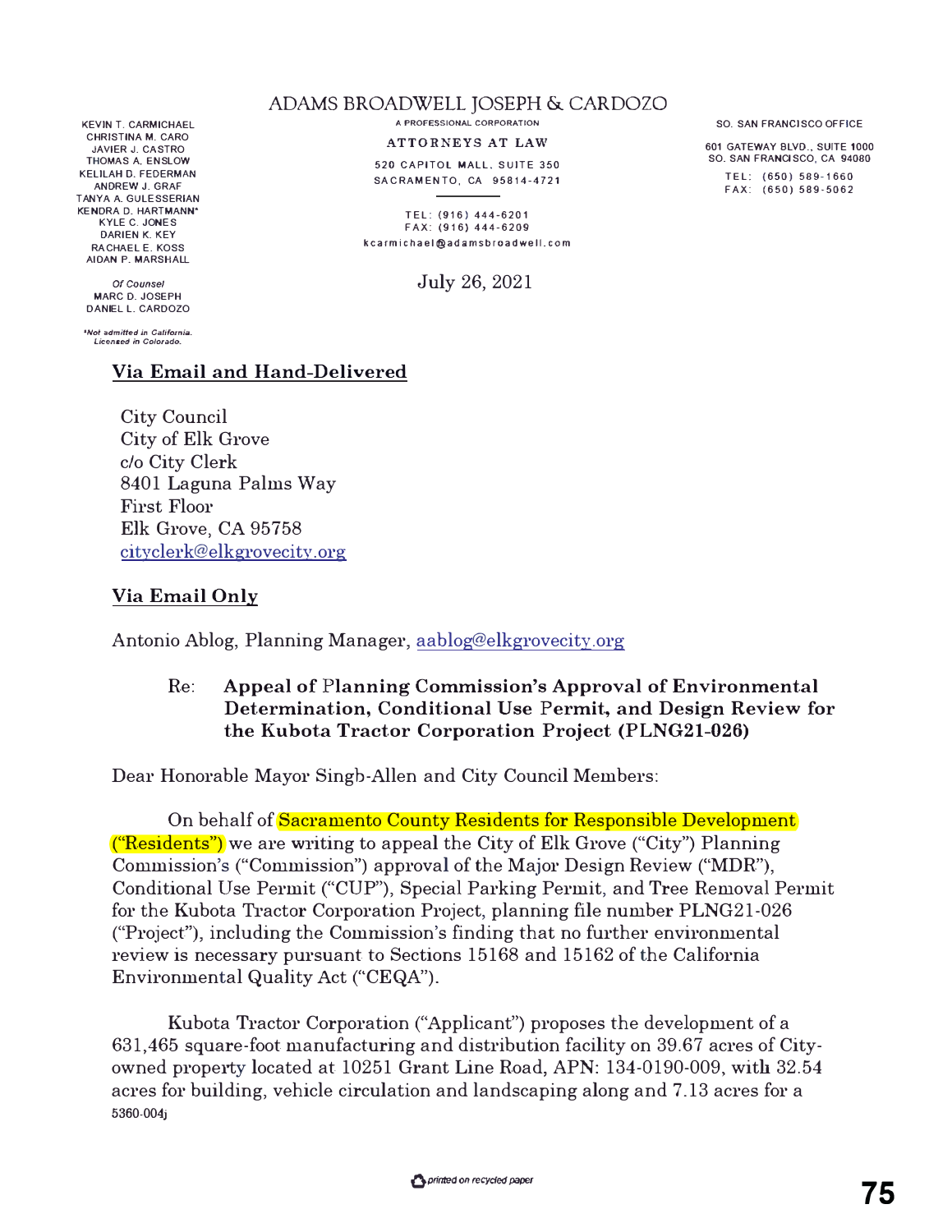stormwater detention facility. The Project site is bordered on three sides by agricultural production uses; the remaining side, to the north of Grant Line Road, is zoned for both commercial and residential uses.

On July 15, 2021, the Commission approved the following discretionary permits: MDR, CUP to allow a "manufacturing, minor" use on the Project site, a Special Parking Permit for a reduction in the number of required parking spaces, and a Tree Removal Permit for the removal of trees of local importance. The City Council will separately consider a purchase and sale agreement ("PSA") of the Project site to the Applicant, along with an agreement to abandon an existing utility easement on the Project site.

Upon completion, the Applicant will use the Project for the purpose of assembling tractors, construction equipment, and other implements, as well as accessory office and educational uses. The Project will also serve as the company's hub in the Western United States for warehousing and distribution of Applicant's products and parts. The site is within the recently annexed Multi-Sport Complex and Southeast Industrial Area Specific Plan area ("Specific Plan") and is zoned Light Industrial.

Pursuant to the City's appeal procedure, we have provided an electronic copy of this appeal letter and its exhibits and the Request for Appeal of Decisions Made Pursuant to EGMC Title 23 Form. We have also paid the required appeal fee of \$2,500 to the City.

The reason for this appeal is that the Commission abused its discretion and violated CEQA when it found that no further environmental review was necessary pursuant to CEQA Guidelines Sections 15168 and 15162 and voted to approve the MDR, CUP, Special Parking Permit, and Tree Removal Permit for the Project. CEQA requires that the potential impacts of this Project be evaluated in an environmental impact report ("EIR") not through a Section 15168 review checklist as was done here, because substantial evidence exists that the Project may have significant, unmitigated environmental impacts to air quality and public health, and from greenhouse gas emissions that are not adequately disclosed or mitigated by the City's environmental review. We reserve the right to supplement these comments at later hearings and proceedings related to the Project. 1

<sup>5360-004</sup>j 1 Gov. Code § 65009(b); PRC § 21177(a); Bakersfield Citizens for Local Control v. Bakersfield (2004) 124 Cal. App. 4th 1184, 1199-1203; see Galante Vineyards v. Monterey Water Dist. (1997) 60 Cal.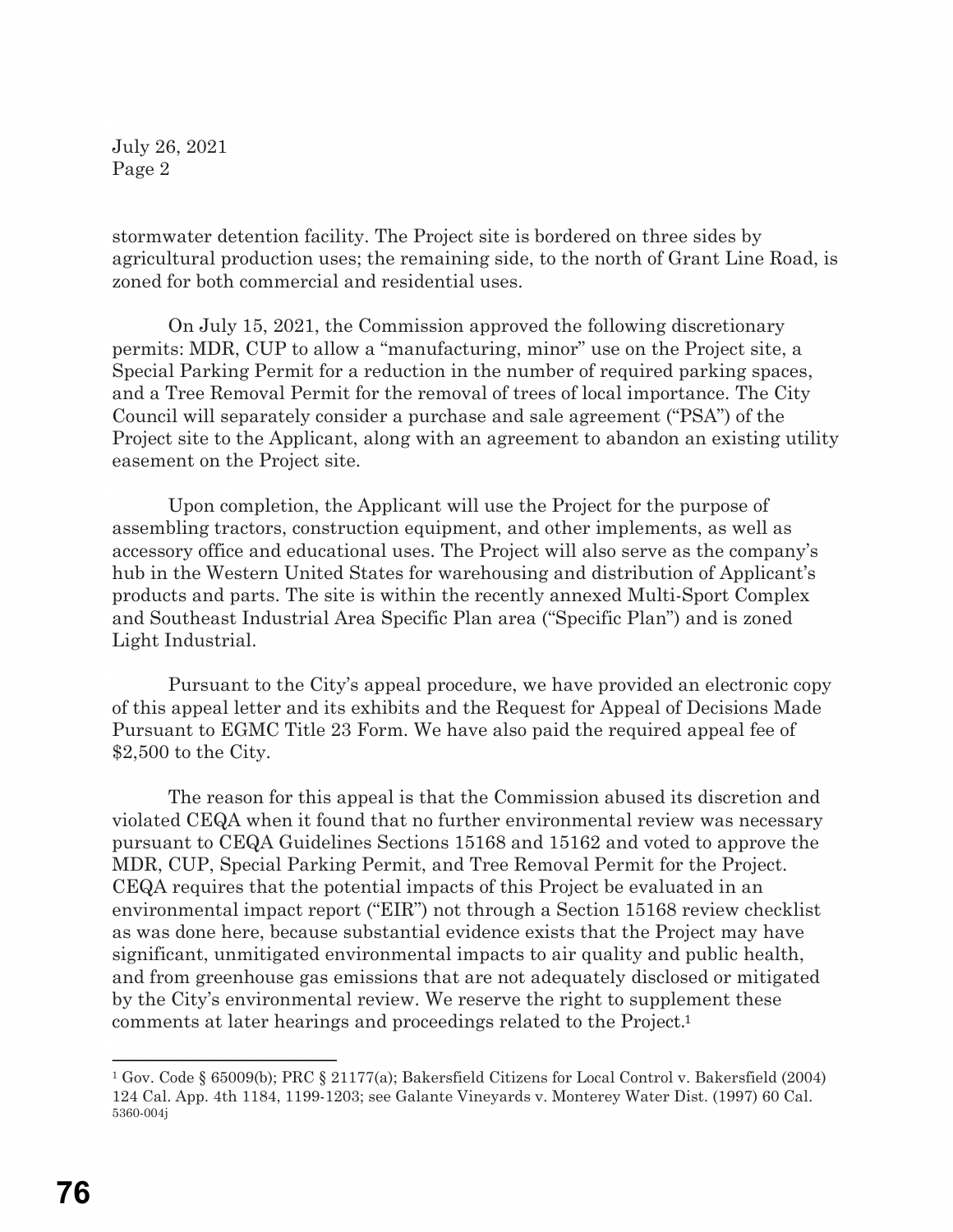Our July 15, 2021, comment letter on the Project is attached hereto and incorporated by reference.<sup>2</sup> The specific reasons for this appeal are set forth in detail in that letter and summarized below. The City lacks substantial evidence to support its conclusion that the Project's environmental impacts are fully analyzed and mitigated under the Specific Plan Subsequent Environmental Impact Report ("SEIR"). Our comments on the Project show that: (1) the City failed to conduct required analysis of air quality and public health impacts, (2) there are potentially significant, unmitigated impacts from greenhouse gas ("GHG") emissions, (3) there is a significant, unmitigated impact from heavy duty truck traffic, and (4) the Commission's Staff Report and findings were based on erroneons air quality data.

## **A. The Project's Environmental Review Failed to Study Air Quality and Public Health Impacts**

The Commission's findings for the Project conclude that no further environmental review is necessary under the provisions of CEQA as the Project is consistent with land nses analyzed under the SEIR. In our comments we explain that the City failed to adhere to binding mitigation measures to perform analysis of Project specific diesel particulate matter ("DPM") and toxic air contaminant ("TAC") emissions prior to approving development of the Project. To date the City has failed to adequately address this matter.

The SEIR's mitigation measures stipulated that future development of the site would require that the City perform a Health Risk Analysis ("HRA'') to analyze the Project's health risks from TACs and to compare the risk to applicable thresholds of significance. The City did not perform an HRA and as such has failed to analyze potentially significant public health impacts from Project construction and operation. The City must perform an HRA and set forth its findings in a subsequent environmental impact report.

#### **B. The Project Will Result in Potentially Significant GHG Emissions**

Our comments provide substantial evidence showing that the Project's GHG emissions from mobile sources and on-site energy nse will exceed the Sacramento

5360-004;

App. 4th 1109, 1121.

*<sup>2</sup>See* **Exhibit 1:** Letter from Kevin Carmichael to George Murphey, re: Agenda Item No. 5.5: Preliminary Comments on Kubota Tractor Corporation Project (PLNG21-026), July 15, 2021.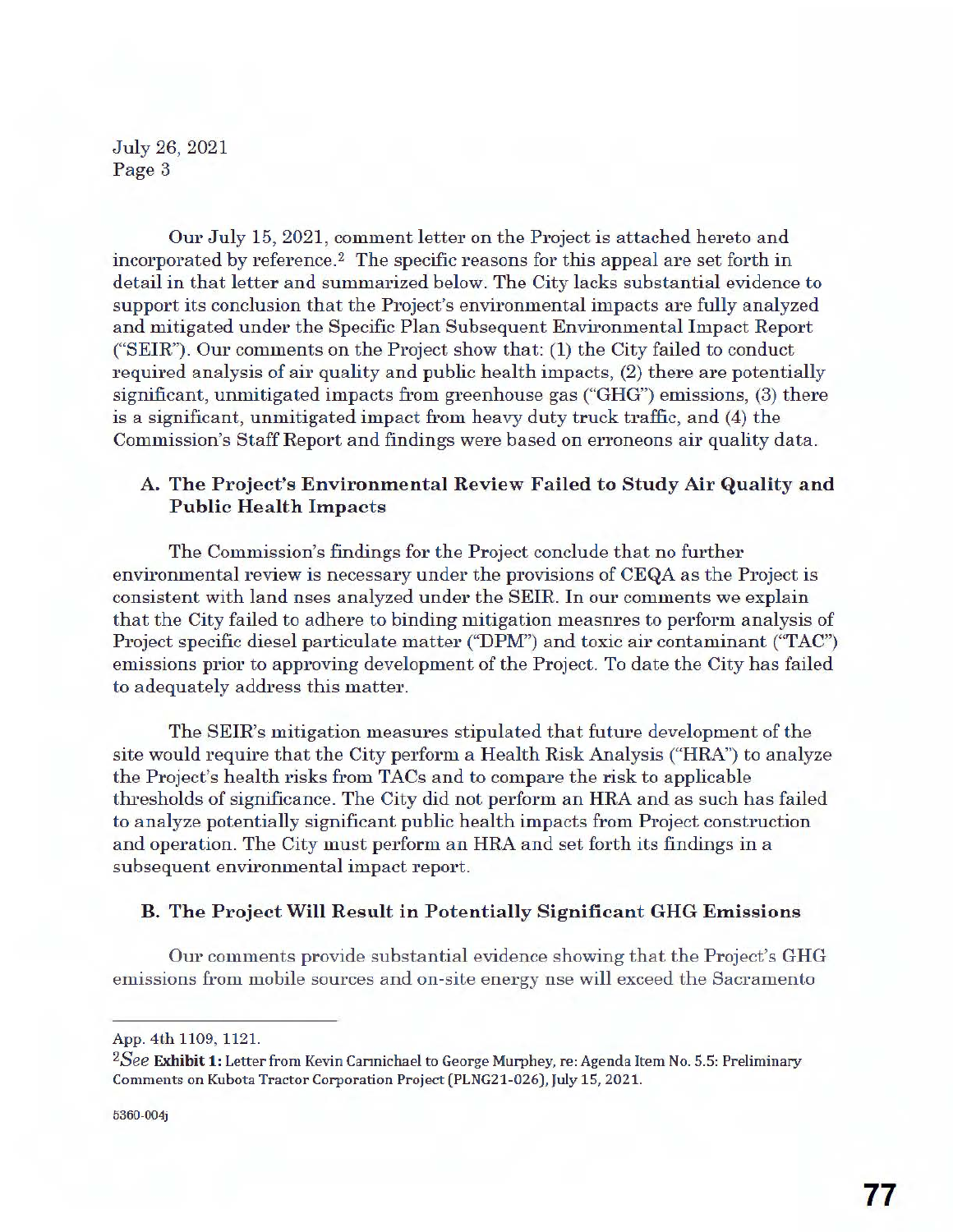Municipal Air Quality Management District's ("SMAQMD") significance thresholds. The City failed to analyze the GHG emissions of this Project, and despite preparing updated air modeling, did not address this in the Staff Report or the section 15168 Review for the Project. The City must analyze the GHG emissions from the Project and present the results in a subsequent EIR.

# **C. The Project Will Cause Significant, Unmitigated Impacts from Heavy Duty Truck Traffic**

Our comments show that the SEIR did not analyze the impact that hundreds of heavy duty truck trips will have on sensitive receptors northeast of the Project site. The heavy duty trucks will release DPM and associated TACs that may exceed SMAQMD's thresholds of significance. The City must quantify the emissions from the Project and assess the health risk to local residents. If the health risks exceed SMAQMD's significance thresholds, then the City must implement additional mitigation measures to reduce the health risk to the community to less than significant levels before approving the Project. This analysis must be done in a snbsequent EIR.

# **D. The Commission's Staff Report and Findings Were Based on Erroneous Air Quality Data**

In our comments to the Commission, we identified a clear error in the air quality analysis of the Project. The air quality analysis was based on a building size one-tenth the size of the originally proposed Project resulting in false air quality data for the Project. The City's 15168 Review and Staff Report to the Commission were based on this erroneons data, rendering any decision based on the air quality analysis to not be based on significant evidence. Upon reviewing our comments, the City contacted AECOM, the air quality consultant for the Project, who re-ran the air quality modeling with the correct inputs. The remodeled data was supplied to us, and to the Commission during the Commission meeting for the Project. 3 The Commission did not have time to review the updated modeling, nor was the City's environmental review or Staff Report updated to analyze the new air quality

<sup>3</sup>*See* **Exhibit 2:** Email from Jennifer Alves, City of Elk Grove to Kevin Carmichael, FW: Update, July 15, 2021. 5360-004;